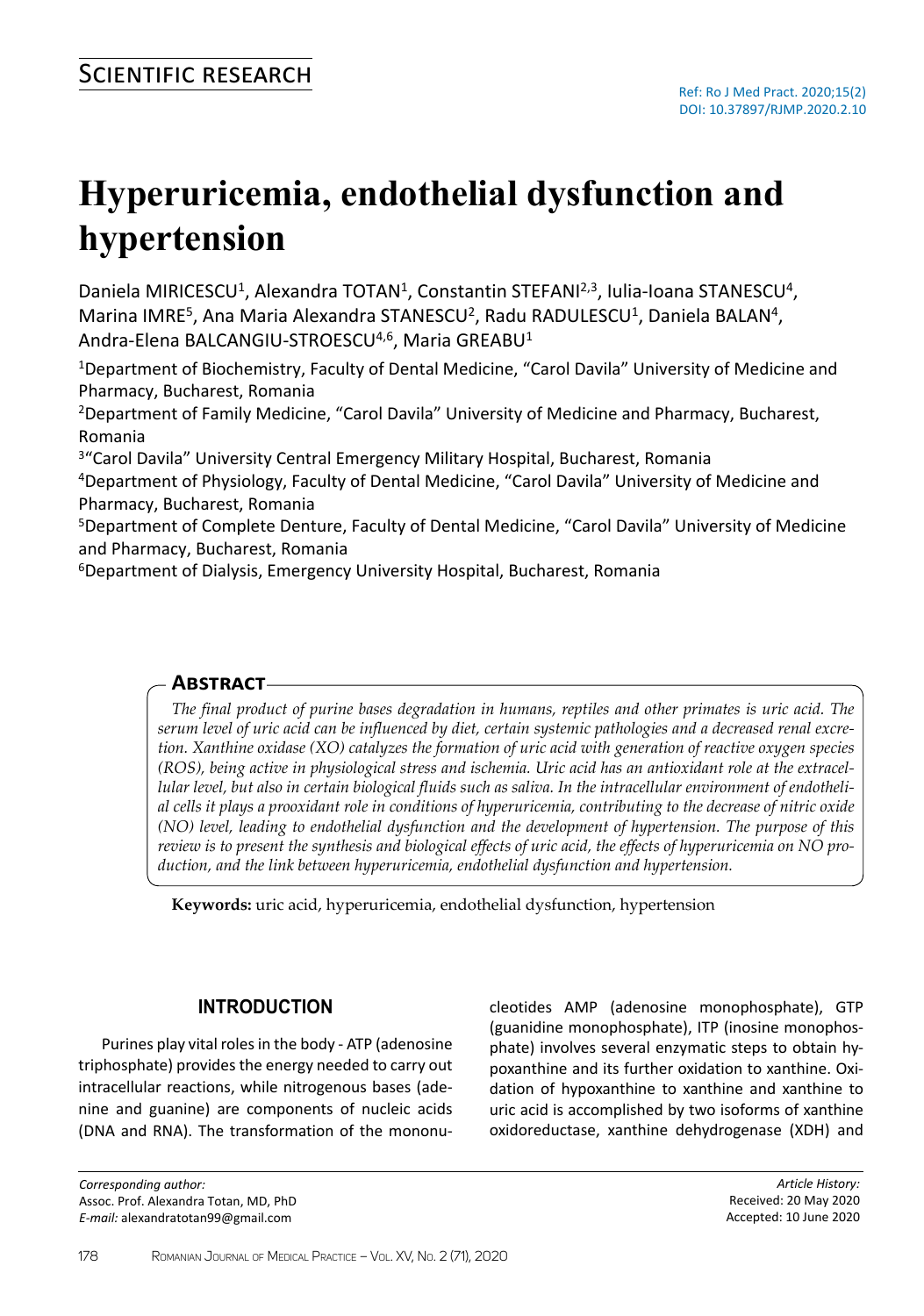XO. The last isoform leads to the generation of ROS (*O•– <sup>2</sup>, H2 O2 O•– <sup>2</sup>,H2 O2* ), being activated in physiological stress and ischemia. XO oxidase is an enzyme present in a high concentration in the intestine and liver, contains riboflavin, molybdenum and iron (1,2).

#### **URIC ACID SYNTHESIS**

Uric acid is the final product of purine catabolism in humans, birds, reptiles and other primates, which don't contain the enzyme uricase. The serum uric acid level is influenced by diet, a diet rich in meat, fructose, alcohol, seafood and Na, which will increase its concentration. On the other part, consumption of vitamin C and coffee decrease uric acid level (2).

The level of uric acid increases rapidly after fructose ingestion, fructokinase is activated, resulting in increments as high as 2mg/dl within 1 h (3).

#### **BIOCHEMISTRY AND BIOLOGICAL ACTIONS OF URIC ACID**

Uric acid plays a dual role, antioxidant and pro-oxidant. In the hydrophilic extracellular environment, the uric acid is antioxidant, neutralizes peroxynitrile radicals *(ONOO– ) ONOO– )* and chelates metal ions (Fe, Cu, II), thus preventing the formation of new ROS such as hydroxyl radical (*HO• HO• )*. By neutralizing *ONOO– ONOO–* radicals by uric acid, the enzymatic activity of endothelial nitric oxide synthetase (eNOS) is stabilized (4). Uric acid as an antioxidant cannot neutralize the superoxide anion *(O•– <sup>2</sup>) O•– <sup>2</sup>)* and in the plasma needs vitamin C to exercise its antioxidant role (5). Uric acid presents a preventive role in the development of neurodegenerative diseases such as dementia or bone metabolism by increasing bone mass and reducing bone turnover, involved in reducing vertebral fractures (6). In the oral cavity, uric acid is the most important antioxidant, achieving 85% of the total antioxidant capacity. Salivary uric acid levels are decreased in oral pathologies associated with oxidative stress (OS), such as periodontal disease, oral lichen planus and oral cancer (7-10). Unfortunately in the hydrophobic intracellular environment, it plays a prooxidant role. The XO enzyme catalyzes the last two stages of purine catabo-

 $\lim_{2}$  *D*<sup>•</sup>/ $\lim_{2}$  *O*<sup>•</sup>/ $\lim_{2}$  *D*<sub>2</sub> $O_{2}$ <sup>*O*</sup><sub> $2$ </sub><sup> $\lim_{2}$ </sup> *D<sub>2</sub>* (11-12). The intracellular prooxidant role of uric acid is mediated by a NADPH oxidase-dependent pathway. In several systemic pathologies (diabetes, cardiovascular diseases, ischemic liver injury) plasma uric acid is a marker of oxidant damage (13-15).

#### **HYPERURICEMIA**

Hyperuricemia occurs when uric acid levels exceed 339 μmols/l for premenopausal women and 416 μmols/l for men and postmenopausal women, and urate crystals will be deposited in organs and tissues (16). This difference between the sexes is due to the effect of female sex hormones (17). At a concentration higher than 10 mg/dl (600 μmols/l) uric acid will be deposited in the joints and soft tissues. Uric acid can be oxidized to allantoin - a much more soluble compound, by uricase (urate oxidase). Because of two truncating mutations in the uricase gene, which introduce premature stop codon, the human species no longer synthesizes the uricase gene (18). Uric acid is a paradoxical biomolecule, in the intracellular environment of vascular smooth muscle cells (VSMC) and adipocytes play prooxidant role. The negative effects of uric acid are manifested by decreased NO production, induces platelet aggregation and pro-inflammatory activity (19).

Hyperuricemia is associated with many comorbidities, such as cardiovascular diseases, diabetes, dyslipidemia, metabolic syndrome, chronic kidney disease and obesity. Hypertension, atrial fibrillation, coronary atherosclerotic heart disease, heart failure are cardiovascular conditions associated with hyperuricemia (15,20).

Numerous factors can produce an increase of purines or uric acid synthesis, such as: clinical conditions (obesity and insulin resistance; cell turnover - haematological disorders, malignant processes, severe proliferative psoriasis; hypoxia, ischemic tissue; Down Syndrome), genetic disorders that lead to metabolic errors associated with enzymatic deficiencies (phosphoribosyl transferase deficiency; hyperactivity for phosphoribosylphosphate synthetase; glucozo-6-phosphatase), diet (excessive ingestion of purines, alcohol, fructose,

$$
Fructose + ATP \xrightarrow{(FK/KHK)} Fructose - 1 - P + ADP
$$

*ADP Adenylate kinase AMP AMDP2 IMP SINT Inosine → Hypoxanthine* 

 $H$ ypoxanthine  $\frac{XQ}{X}$  Xanthine +  $H_2O_2$   $\stackrel{XQ}{\longrightarrow}$  Uric acid +  $H_2O_2$ 

*Figure 1. The mechanism by which fructose from the diet contributes to uric acid synthesis – adapted from (2) FK – fructokinase; KHK – ketohexokinase; AMPD2 – AMP deaminase 2; 5'NT – 5' nucleotidase*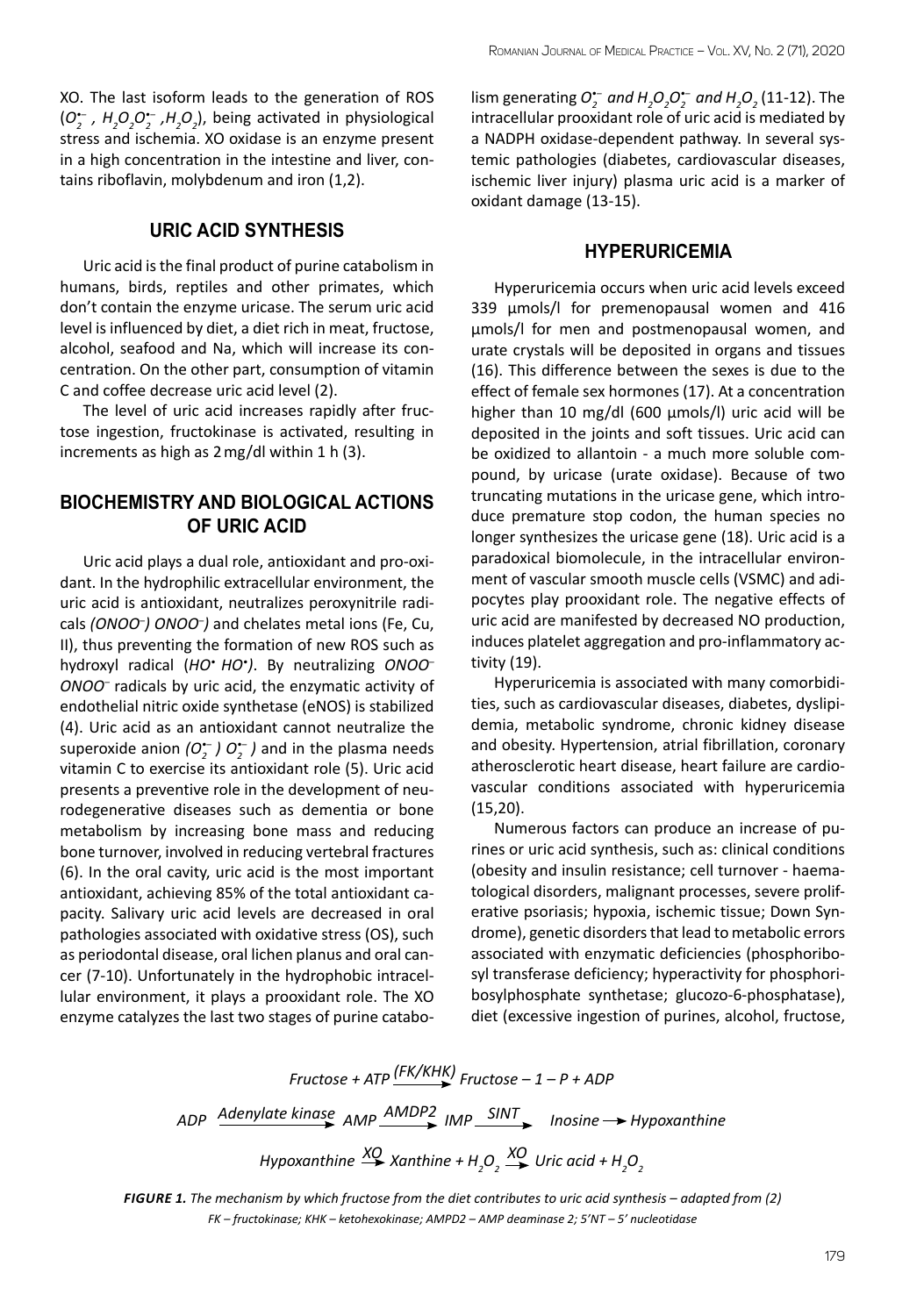deficient B12, niacin), drugs or toxins (cytotoxic agents).

Moreover, urinary secretion can be decreased by several clinical conditions (renal failure, obesity, lactic acidosis, hyperparathyroidism, hypothyroidism, heart damage), genetic disorders (genetic polymorphism of genes that encodes urate transporters: GLUT9, URAT1), diet, alcohol, dehydration and ketoacidosis starvation, or by drugs or toxins (beta blockers, diuretics, laxative abuse, beryllium, calcineurin inhibitors, levodopa, low-dose salicylates, pyrazinamide, methoxyflurane) (21).

#### **HYPERURICEMIA AND NO**

Several mechanisms have been described so far by which hyperuricemia leads to decreased NO production in endothelial cells.

The increased uric acid level determines the decrease of NO production by generating ROS, with a central role belonging to XO. Studies on human umbilical endothelial cell lines conducted by *Li et al*., reported that hyperuricemia induces ROS formation and PKC (protein kinase C) signaling pathway activation and phosphorylation of Threonine 495 (Thr) from eNOS structure (22). Thr phosphorylation reduces the activity of the enzyme, Serine (Ser) phosphorylation, increases eNOS activity (22). eNOS phosphorylation at Thr due to OS reduces the interaction between enzyme and calmodulin and decreased NO production (23).

The second mechanism by which hyperuricemia reduces NO production is through two signaling pathways in which the insulin receptor is involved. Insulin binds to its specific receptor, leading to PI3K (phosphoinositol 3 kinase) or AkT (protein kinase B) signaling pathway activation, which promotes metabolic effects (cell growth and survival, glycogen metabolism). MAPK (mitogen-activated protein kinase) is also activated being involved in cell proliferation and differentiation, and gene expression. Insulin stimulates eNOS phosphorylation at Ser 1147, enhancing enzyme activity, but uric acid blocks this phosphorylation reaction (24). Elevated uric acid levels cause recruitment of the enzyme EN-PP1 (endonucleotide pyrophosphate/ phosphodiesterase 1) at plasma membrane, of all insulin targeted tissues, and inhibit insulin receptor, affecting eNOS phosphorylation *via* PI3K/Akt signaling pathway (25).

In addition, uric acid stimulates through insulin receptor the gene expression for endothelin 1 (ET-1), the most important vasoconstrictor molecule, through MAPK / ERK (extracellular signal-regulated kinase) signaling pathways (26). Hyperuricemia inhibits vasodilation and stimulates vasoconstriction *via* insulin (25-27).

Also, NO is synthesized in endothelial cells by eNOS from L-arginine, which reaches the endothelial level *via* transmembrane transporter CAT (cation amino acid transporter). In pulmonary arterial endothelial cells, studies have shown that elevated uric acid levels enhance arginase activity, by attenuating cyclic GMP production, leading to arginine catabolism (23). Hyperuricemia reduces the uptake of arginine into endothelial cells (28).

Moreover, hyperuricemia enhanced activities for renin and angiotensin system (RAS). These findings were reported by clinical trials using laboratory animals (rabbits) (29). NO together with the RAS system maintain the normal function of blood vessels. NO relaxes VSMC, while RAS has vasoconstrictor action. Excess uric acid reacts with NO, leading to the formation of an unstable compound (nitrosouric acid), with 6 aminouracil formation in the end. 6 aminouracil will diminish NO role and enhance RAS activity in blood vessels (30). The renal epithelial sodium channel (ENaC) plays an important role in maintaining the Na balance, extracellular fluid volume, blood pressure, being responsible for the stage of limiting the rate of Na reabsorption. ENaC can be activated in conditions of hyperuricemia (31). Studies in rats with hyperuricemia, reported that  $\alpha$ -,  $\beta$ - and γ-ENaC expressions were significantly increased, enhancing sodium ions absorption in the renal tubules and leading to increased blood volume and in the end to hypertension (31).

## **HYPERURICEMIA AND ENDOTHELIAL DYSFUNCTION**

Endothelial dysfunction together with vascular stiffness are involved in the progression and development of cardiovascular and cardiorenal diseases. The mechanisms by which uric acid promotes cardiovascular damage are multiple, involving the existence of OS, reduced bioavailability of NO, inflammatory response and maladaptive cardiac, vascular, renal hepatic, and adipocyte immunity (3). There are two mechanisms by which hyperuricemia causes arterial stiffness: urate crystal mechanism and crystal-independent mechanism.



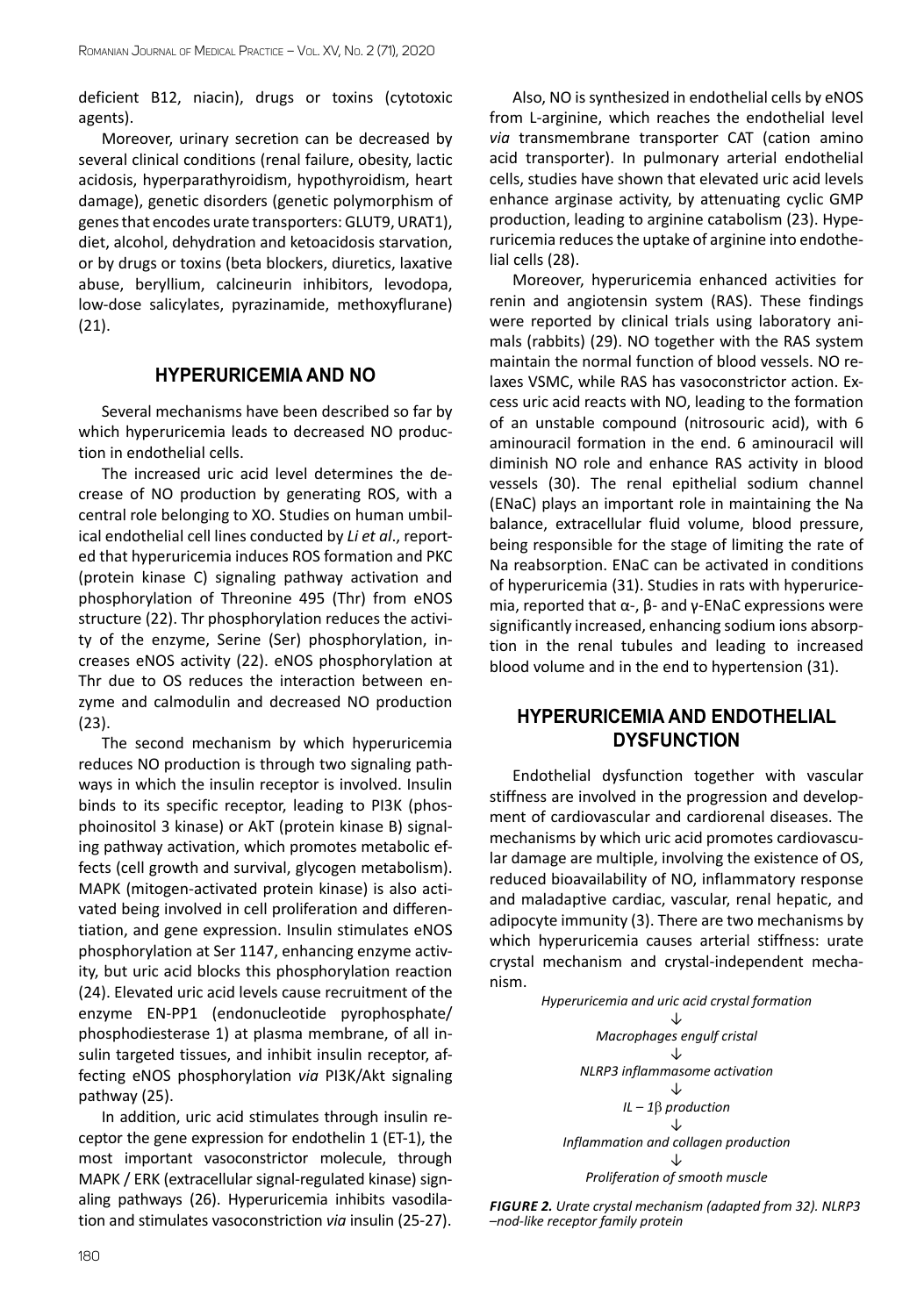*Hyperuricemia ↓ Intracellular and mitochondrial OS ↓ eNos inhibation ↓ GLU9 (URATEv1) transport urate into vessels ↓ RAS stimulation ↓ Inflammation ↓ Vasocontraction ↓ Endothelium dysfunction ↓ Smooth muscle proliferation + endothelium dysfunction ↓ Arterial stiffness and Arteriosclerosis ↓ Hypertension*

*Figure 3. The independent-crystal mechanism (adapted from 32). URATv1 – voltage-driven urate efflux transporter 1*

At endothelial level, uric acid crystals deposited, together with subendothelial lipids, will lead to vascular endothelial damage, inducing further vascular endothelial injury and finally atherosclerosis. Damage of endothelial cells will weaken their anticoagulant role, subendothelial collagen will be exposed to injury and will induce platelet aggregation and adhesion, promoting thrombus formation (33).

#### **HYPERURICEMIA AND HYPERTENSION**

According to cohort, cross-sectional and interventional studies conducted so far, hyperuricemia is an independent risk factor in hypertension. Hyperuricemia is present in hypertensive patients who are obese, diabetic, or have dyslipidemia, being involved in the production of atheroma plaque. Clinical studies have reported the association between hyperuricemia and atherosclerosis, with the presence of coronary artery calcifications, the decreased flow-mediated dilation, which indicates the vascular endothelial function and higher pulse wave velocity (32-36).

Hyperuricemia along with microalbuminuria is associated with prehypertensive patients. Uric acid levels greater than 5.5 mg/dl were observed in 90% of adolescents with essential hypertension, shared with healthy subjects and adolescents with secondary hypertension. Hyperuricemia was observed in 40-60% of untreated hypertensive patients (35,36). Animal studies have reported the association of hypertension with elevated uric acid levels that mediate renal vasoconstriction by reducing endothelial NO levels and activating RAS. Rats with hyperuricemia over time will develop essential hypertension and renal microvascular damage (37-39).

#### **CONCLUSIONS**

Uric acid is a biomolecule with a duplicative role that has an antioxidant role in the extracellular environment and prooxidant in the intracellular medium. Several clinical pathologies, genetics, diet, but also a decreased urinary excretion lead to hyperuricemia. Hyperuricemia conduce to decreased NO level, by involving OS and activating PKC signaling pathway, which will lead to decreased activity of the eNOS, involved in NO production from L-arginase. Increased serum uric acid levels reduce the entry of the amino acid arginine into endothelial cells, activates the RAS system, promoting endothelial dysfunction and hypertension. Decreasing uric acid levels will have beneficial effects on patient's health.

#### **Acknowledgement**

All authors equally contributed to the present paper.

*Conflict of interest:* none declared *Financial support:* none declared

#### **REFERENCES references**

- 1. Zou H, Wang H, Liu T et al. Protective role of α-lipoic acid in hyperuricemia induced endothelial dysfunction. *Exp Ther Med* 2017;13:3047-3054.
- 2. Johnson JR, Nakagawa T, Sanchez-Lozada G et al. Sugar, Uric Acid, and the Etiology of Diabetes and Obesity. *Diabetes* 2013;62:3307-3315.
- 3. Kunal C, Kunal M, James S et al. Uric Acid – key ingredient in the recipe for Cardiorenal Metabolic Syndrome. *Cardiorenal Med* 2013;3(3): 208-220.
- 4. Nuzkaya N, Weissmann N, Harrison DG et al. Interactions of peroxynitrite with uric acid in the presence of ascorbate and thiols: implications for uncoupling endothelial nitric oxide synthase. *Biochem Pharmacol* 2005;70(3):343-354.
- 5. Stephen P, Juraschek E, Miller R et al. Effect of oral vitamin C supplementation on serum uric acid: a meta-analysis of randomized controlled trials. *Arthritis Care Res* 2011;63(9):1295-1306.
- 6. Muka T, de Jonge EA, Kiefte-de Jong JC et al. The influence of serum uric acid on bone mineral density, hip geometry, and fracture risk: the rotterdam study. *J Clin Endocrinol Metab* 2016;101:1113-1122.
- 7. Miricescu D, Totan A, Calenic B et al. M Salivary biomarkers: Relationship between oxidative stress and alveolar bone loss in chronic periodontitis. *Acta Odontol Scand 2014;72(1):42-7.*
- 8. A Totan, Miricescu D, Parlatescu I et al. New possible salivary and serum